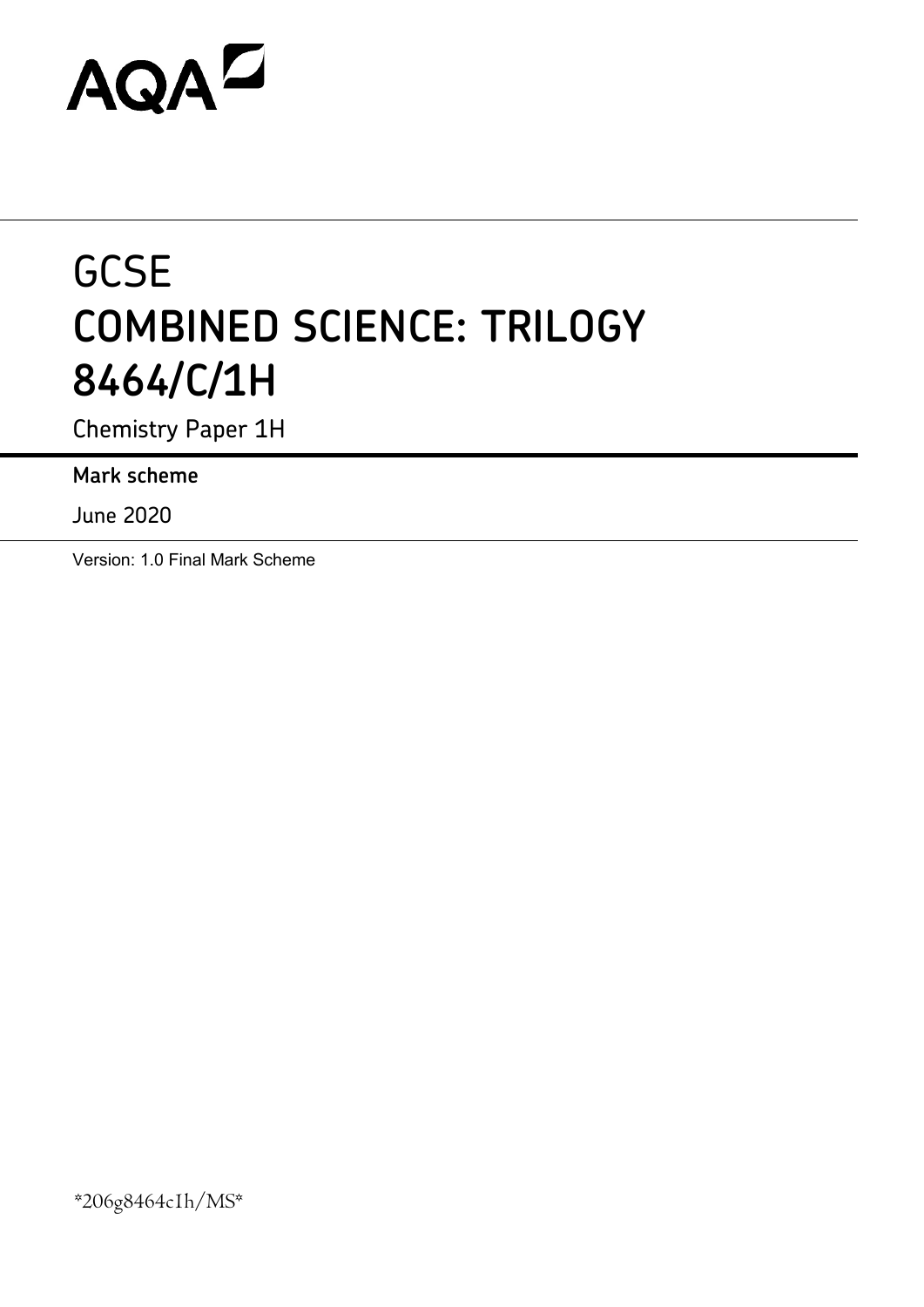Mark schemes are prepared by the Lead Assessment Writer and considered, together with the relevant questions, by a panel of subject teachers. This mark scheme includes any amendments made at the standardisation events which all associates participate in and is the scheme which was used by them in this examination. The standardisation process ensures that the mark scheme covers the students' responses to questions and that every associate understands and applies it in the same correct way. As preparation for standardisation each associate analyses a number of students' scripts. Alternative answers not already covered by the mark scheme are discussed and legislated for. If, after the standardisation process, associates encounter unusual answers which have not been raised they are required to refer these to the Lead Examiner.

It must be stressed that a mark scheme is a working document, in many cases further developed and expanded on the basis of students' reactions to a particular paper. Assumptions about future mark schemes on the basis of one year's document should be avoided; whilst the guiding principles of assessment remain constant, details will change, depending on the content of a particular examination paper.

Further copies of this mark scheme are available from aqa.org.uk

#### **Copyright information**

AQA retains the copyright on all its publications. However, registered schools/colleges for AQA are permitted to copy material from this booklet for their own internal use, with the following important exception: AQA cannot give permission to schools/colleges to photocopy any material that is acknowledged to a third party even for internal use within the centre.

Copyright © 2020 AQA and its licensors. All rights reserved.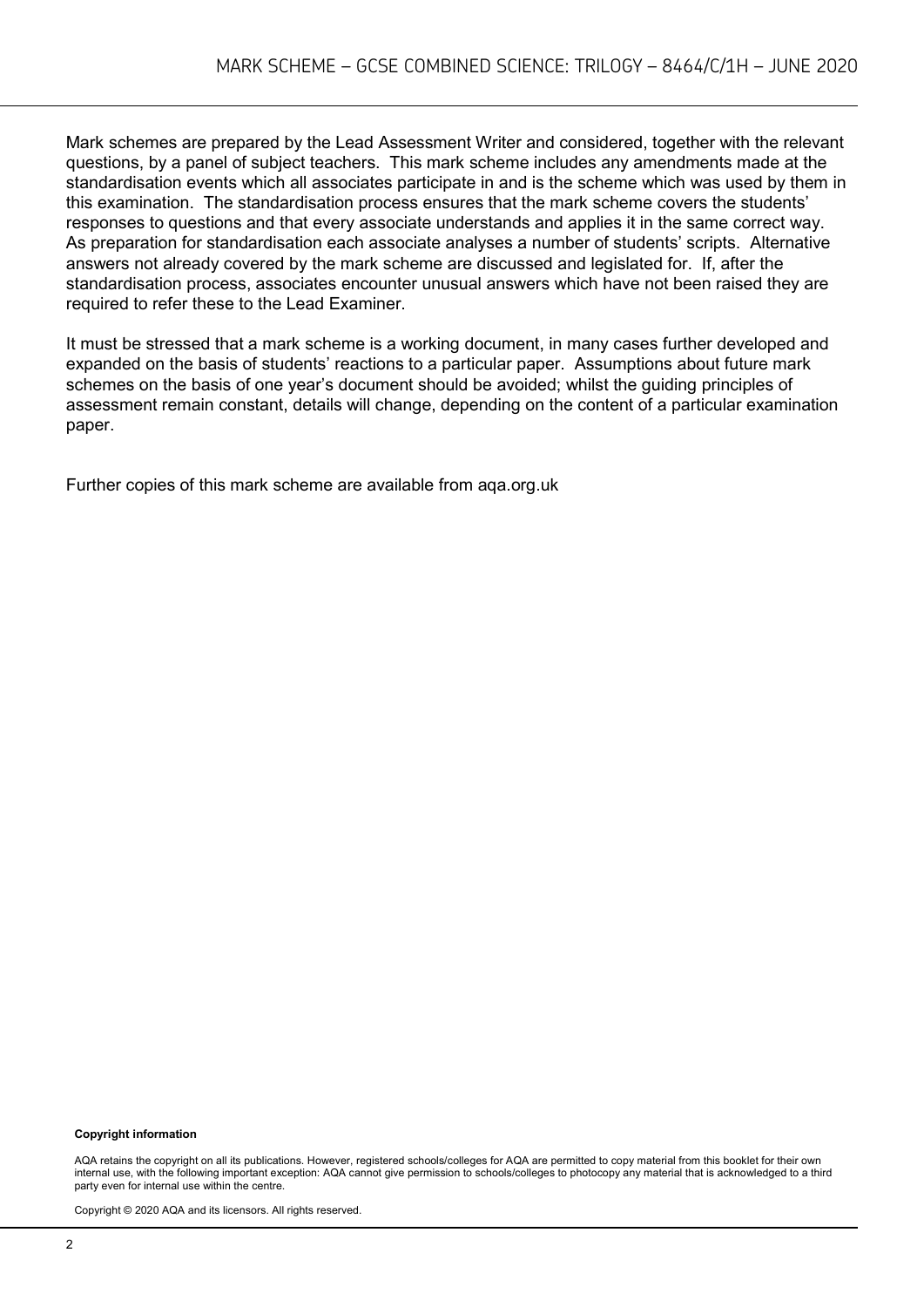# Information to Examiners

# 1. General

The mark scheme for each question shows:

- the marks available for each part of the question
- the total marks available for the question
- the typical answer or answers which are expected
- extra information to help the Examiner make his or her judgement
- the Assessment Objectives, level of demand and specification content that each question is intended to cover.

The extra information is aligned to the appropriate answer in the left-hand part of the mark scheme and should only be applied to that item in the mark scheme.

At the beginning of a part of a question a reminder may be given, for example: where consequential marking needs to be considered in a calculation; or the answer may be on the diagram or at a different place on the script.

In general the right-hand side of the mark scheme is there to provide those extra details which confuse the main part of the mark scheme yet may be helpful in ensuring that marking is straightforward and consistent.

## 2. Emboldening and underlining

- **2.1** In a list of acceptable answers where more than one mark is available 'any **two** from' is used, with the number of marks emboldened. Each of the following bullet points is a potential mark.
- **2.2** A bold **and** is used to indicate that both parts of the answer are required to award the mark.
- **2.3** Alternative answers acceptable for a mark are indicated by the use of **or**. Different terms in the mark scheme are shown by a / ; eg allow smooth / free movement.
- **2.4** Any wording that is underlined is essential for the marking point to be awarded.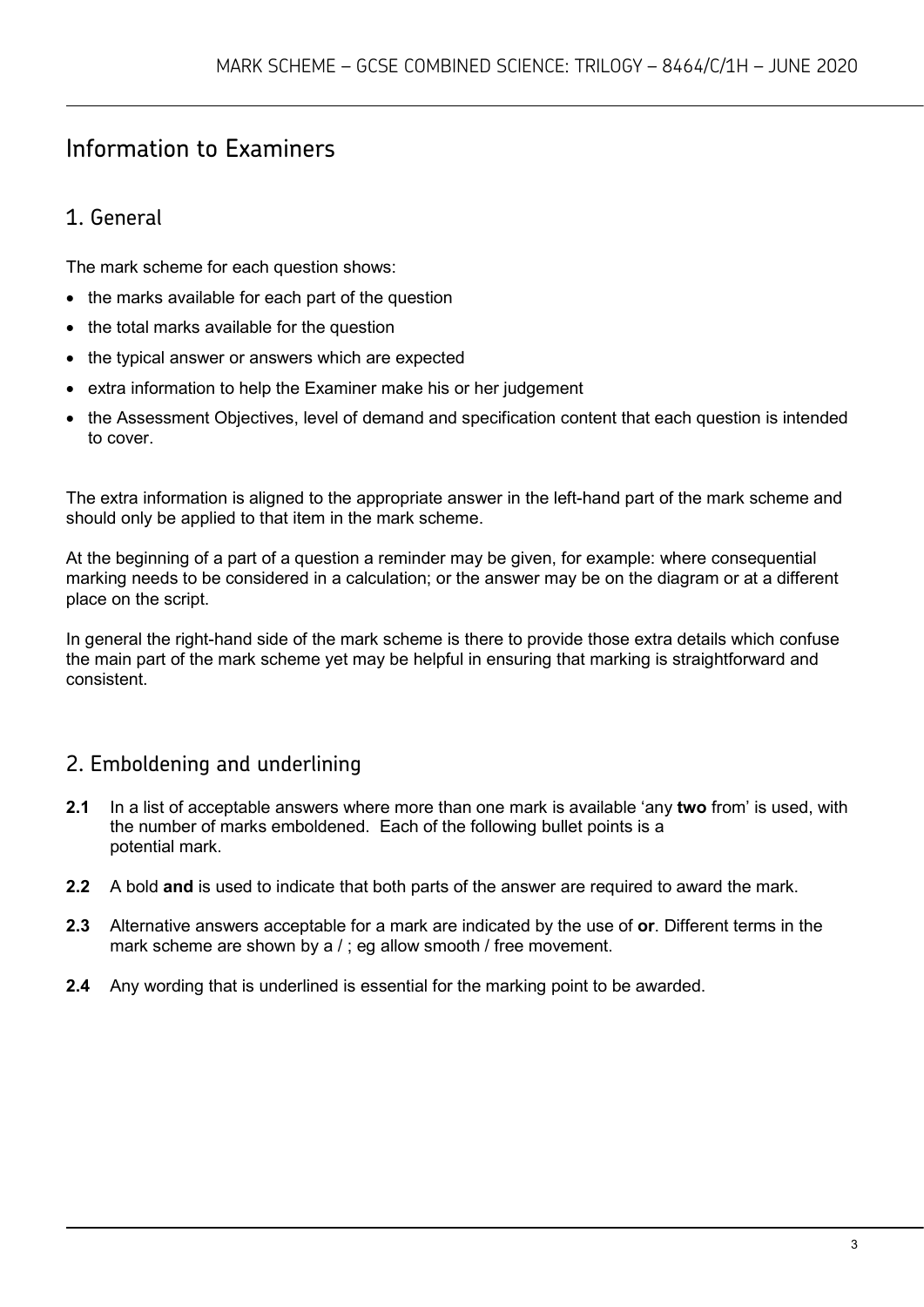### 3. Marking points

#### **3.1 Marking of lists**

This applies to questions requiring a set number of responses, but for which students have provided extra responses. The general principle to be followed in such a situation is that 'right + wrong = wrong'.

Each error / contradiction negates each correct response. So, if the number of error / contradictions equals or exceeds the number of marks available for the question, no marks can be awarded.

However, responses considered to be neutral (indicated as \* in example 1) are not penalised.

Example 1: What is the pH of an acidic solution?

**[1 mark]**

| <b>Student</b> | <b>Response</b> | <b>Marks</b><br>awarded |
|----------------|-----------------|-------------------------|
|                | green, 5        |                         |
|                | red $*$ , 5     |                         |
|                | red $*$ , 8     |                         |

Example 2: Name two planets in the solar system.

**[2 marks]**

| <b>Student</b> | <b>Response</b>     | <b>Marks awarded</b> |
|----------------|---------------------|----------------------|
|                | Neptune, Mars, Moon |                      |
|                | Neptune, Sun, Mars, |                      |
|                | Moon                |                      |

#### **3.2 Use of chemical symbols / formulae**

If a student writes a chemical symbol / formula instead of a required chemical name, full credit can be given if the symbol / formula is correct and if, in the context of the question, such action is appropriate.

#### **3.3 Marking procedure for calculations**

Marks should be awarded for each stage of the calculation completed correctly, as students are instructed to show their working. Full marks can, however, be given for a correct numerical answer, without any working shown.

#### **3.4 Interpretation of 'it'**

Answers using the word 'it' should be given credit only if it is clear that the 'it' refers to the correct subject.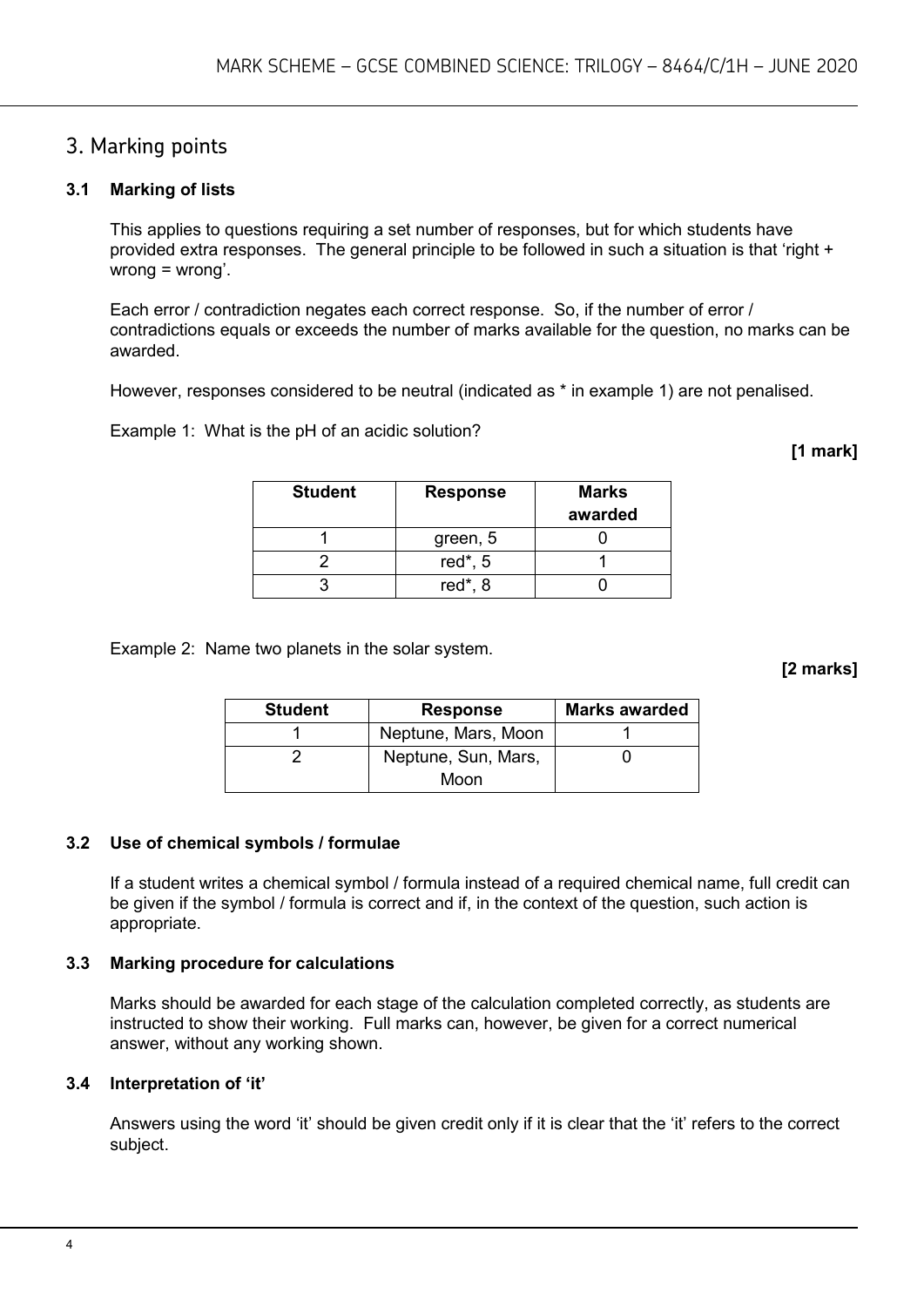#### **3.5 Errors carried forward**

Any error in the answers to a structured question should be penalised once only.

Papers should be constructed in such a way that the number of times errors can be carried forward is kept to a minimum. Allowances for errors carried forward are most likely to be restricted to calculation questions and should be shown by the abbreviation ecf in the marking scheme.

#### **3.6 Phonetic spelling**

The phonetic spelling of correct scientific terminology should be credited **unless** there is a possible confusion with another technical term.

#### **3.7 Brackets**

(…..) are used to indicate information which is not essential for the mark to be awarded but is included to help the examiner identify the sense of the answer required.

#### **3.8 Allow**

In the mark scheme additional information, 'allow' is used to indicate creditworthy alternative answers.

#### **3.9 Ignore**

Ignore is used when the information given is irrelevant to the question or not enough to gain the marking point. Any further correct amplification could gain the marking point.

#### **3.10 Do not accept**

Do **not** accept means that this is a wrong answer which, even if the correct answer is given as well, will still mean that the mark is not awarded.

#### 4. Level of response marking instructions

Extended response questions are marked on level of response mark schemes.

- Level of response mark schemes are broken down into levels, each of which has a descriptor.
- The descriptor for the level shows the average performance for the level.
- There are two marks in each level.

Before you apply the mark scheme to a student's answer, read through the answer and annotate it (as instructed) to show the qualities that are being looked for. You can then apply the mark scheme.

#### **Step 1: Determine a level**

Start at the lowest level of the mark scheme and use it as a ladder to see whether the answer meets the descriptor for that level. The descriptor for the level indicates the different qualities that might be seen in the student's answer for that level. If it meets the lowest level then go to the next one and decide if it meets this level, and so on, until you have a match between the level descriptor and the answer.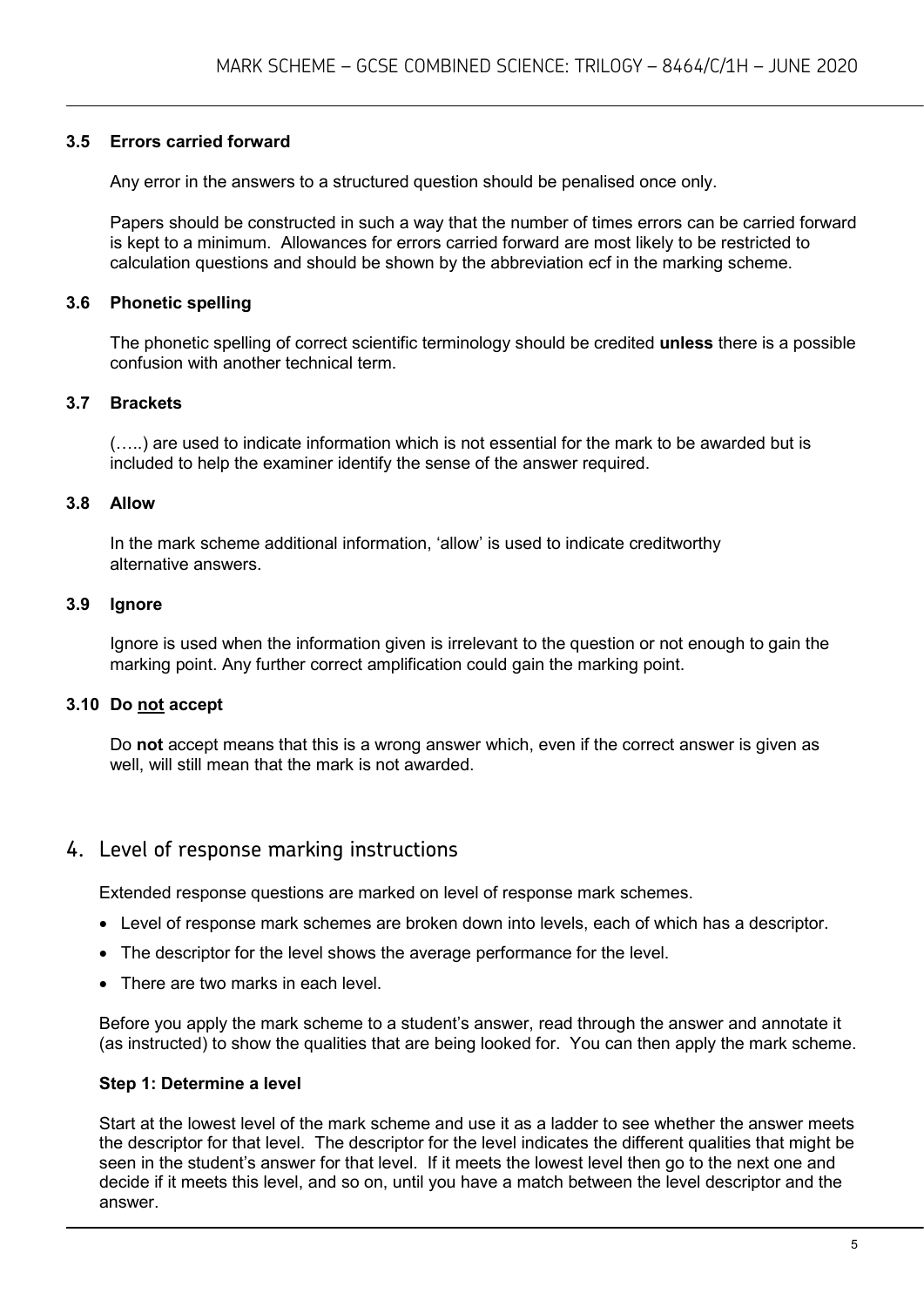When assigning a level you should look at the overall quality of the answer. Do **not** look to penalise small and specific parts of the answer where the student has not performed quite as well as the rest. If the answer covers different aspects of different levels of the mark scheme you should use a best fit approach for defining the level.

Use the variability of the response to help decide the mark within the level, ie if the response is predominantly level 2 with a small amount of level 3 material it would be placed in level 2 but be awarded a mark near the top of the level because of the level 3 content.

#### **Step 2: Determine a mark**

Once you have assigned a level you need to decide on the mark. The descriptors on how to allocate marks can help with this.

The exemplar materials used during standardisation will help. There will be an answer in the standardising materials which will correspond with each level of the mark scheme. This answer will have been awarded a mark by the Lead Examiner. You can compare the student's answer with the example to determine if it is the same standard, better or worse than the example. You can then use this to allocate a mark for the answer based on the Lead Examiner's mark on the example.

You may well need to read back through the answer as you apply the mark scheme to clarify points and assure yourself that the level and the mark are appropriate.

Indicative content in the mark scheme is provided as a guide for examiners. It is not intended to be exhaustive and you must credit other valid points. Students do **not** have to cover all of the points mentioned in the indicative content to reach the highest level of the mark scheme.

You should ignore any irrelevant points made. However, full marks can be awarded only if there are no incorrect statements that contradict a correct response.

An answer which contains nothing of relevance to the question must be awarded no marks.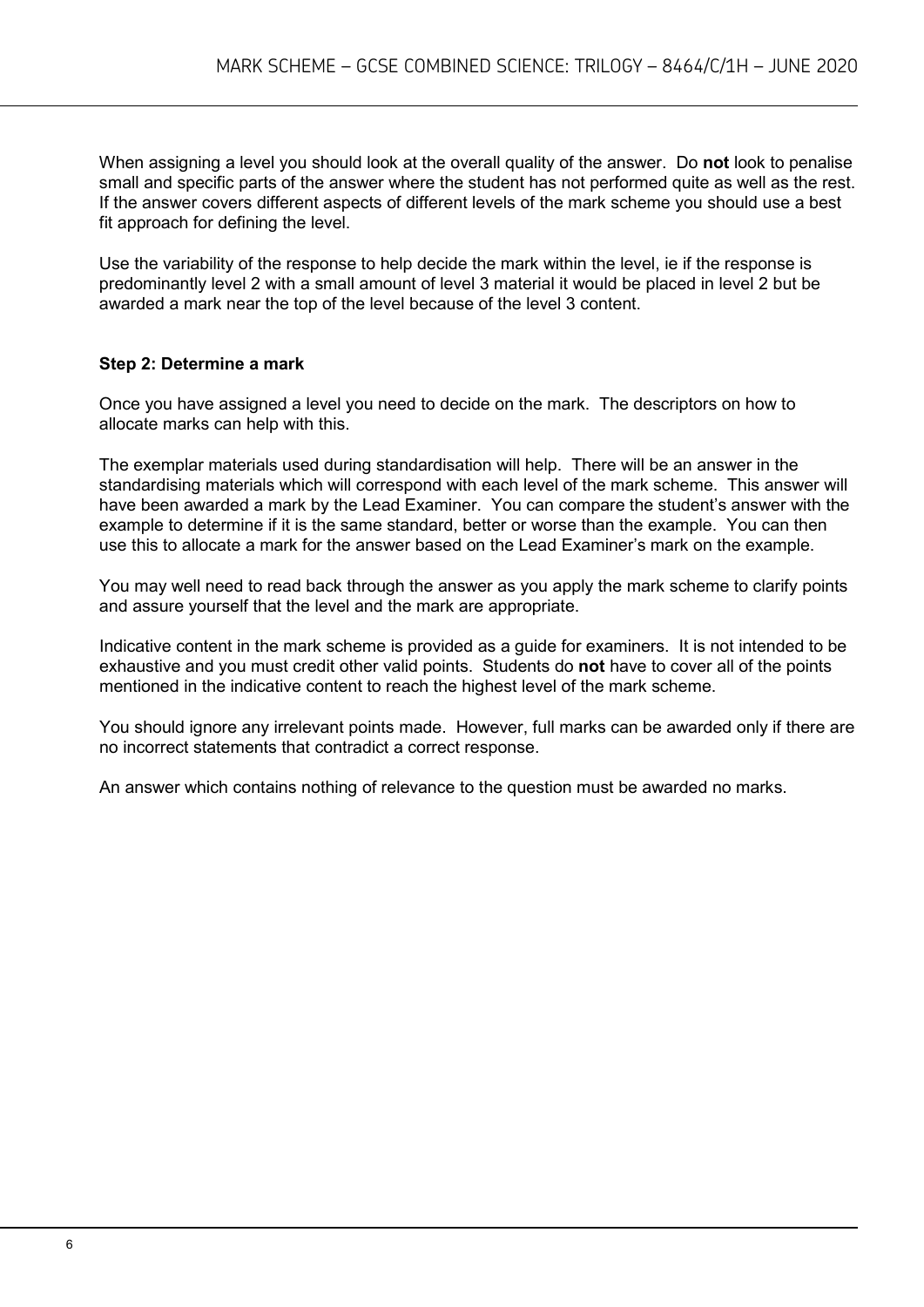| <b>Question</b> | <b>Answers</b>                                                                                                                                      | <b>Extra information</b>                                                                                | <b>Mark</b> | <b>AO</b> /<br>Spec. Ref.                                                              |
|-----------------|-----------------------------------------------------------------------------------------------------------------------------------------------------|---------------------------------------------------------------------------------------------------------|-------------|----------------------------------------------------------------------------------------|
| 01.1            | 13<br>14                                                                                                                                            | this order only                                                                                         | 1<br>1      | AO <sub>2</sub><br>5.1.1.4<br>5.1.1.5                                                  |
| 01.2            | loss of oxygen                                                                                                                                      | allow $(AI^{3+})$ gain of electrons<br>allow aluminium oxide loses<br>oxygen                            | 1           | AO <sub>1</sub><br>5.4.1.1<br>5.4.1.3                                                  |
| 01.3            | (at high temperature)<br>oxygen reacts with carbon /<br>electrode<br>(so the positive) electrode<br>burns / wears away<br>to produce carbon dioxide | allow anode for (positive)<br>electrode<br>$C + O_2 \rightarrow CO_2$ scores MP1 and<br>MP <sub>3</sub> | 1<br>1<br>1 | AO <sub>1</sub><br>5.4.3.1<br>5.4.3.2<br>5.4.3.3                                       |
| 01.4            | (delocalised) electron(s)<br>ion(s)<br>(delocalised) electron(s)                                                                                    |                                                                                                         | 1<br>1<br>1 | AO <sub>1</sub><br>AO <sub>2</sub><br>AO <sub>1</sub><br>5.2.2.3<br>5.2.2.8<br>5.2.3.2 |

| <b>Total</b> |  |  |
|--------------|--|--|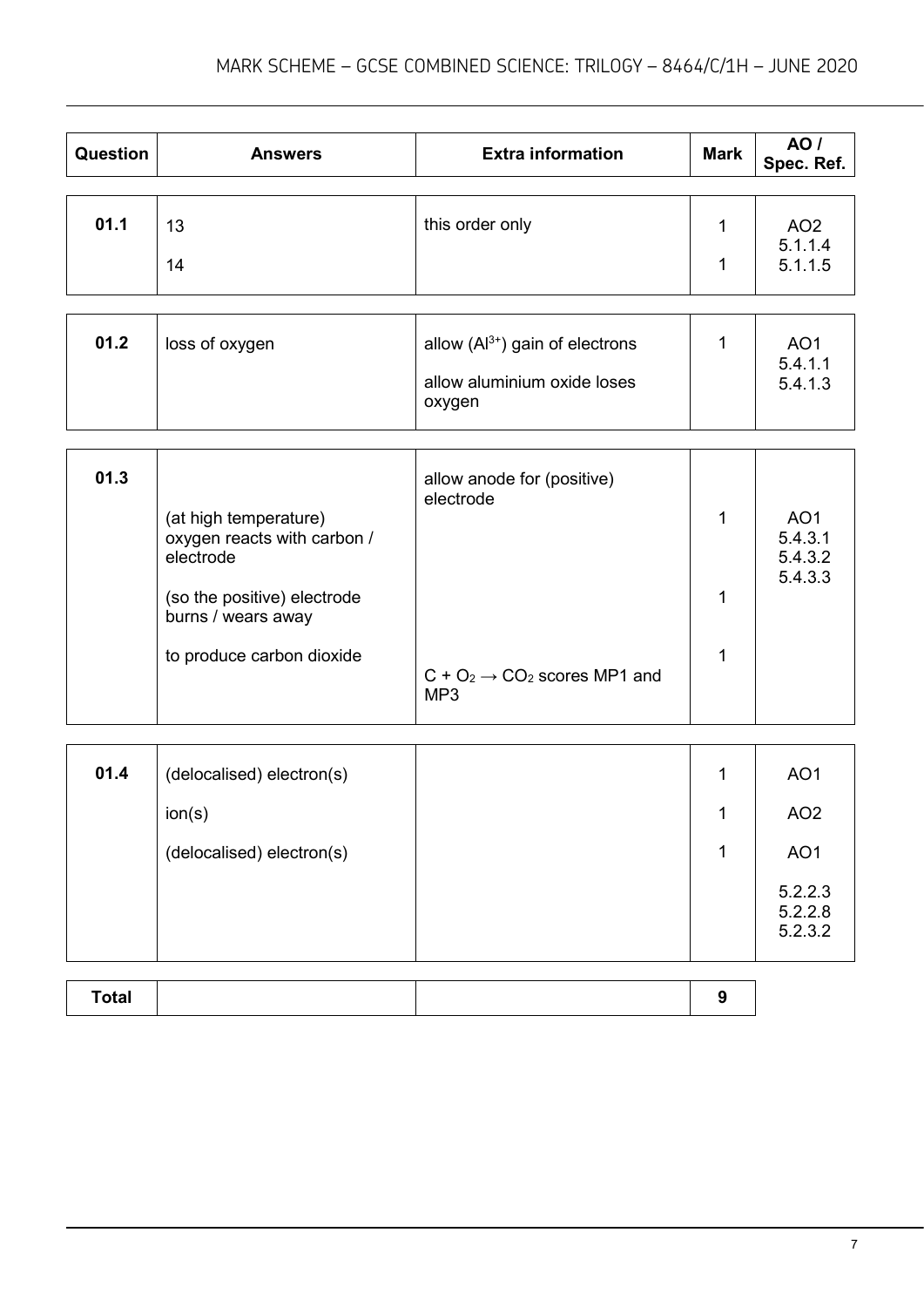| <b>Question</b> | <b>Answers</b>                                                                                                                              | <b>Extra information</b>                                                                 | <b>Mark</b> | AO /<br>Spec. Ref.         |
|-----------------|---------------------------------------------------------------------------------------------------------------------------------------------|------------------------------------------------------------------------------------------|-------------|----------------------------|
| 02.1            | any one from:<br>• not to scale<br>$\bullet$ not 3 dimensional / D<br>• incorrect arrangement in<br>space<br>• electrons / shells not shown | allow size of atoms incorrect<br>allow atoms are separated<br>ignore properties of water | 1           | AO <sub>2</sub><br>5.2.1.4 |
| 02.2            | weak                                                                                                                                        | allow weaker                                                                             | 1           | AO <sub>1</sub><br>5.2.2.4 |

| 02.3 | CH <sub>4</sub> O | allow CH <sub>3</sub> OH | AO <sub>2</sub><br>5.2.1.4 |
|------|-------------------|--------------------------|----------------------------|
| 02.4 | 4                 |                          | AO1<br>5.2.3.1             |

| 02.5 | any two from:<br>$\bullet$ (very) hard<br>• (very) high melting point<br>• does not conduct electricity | allow strong                                    | $\overline{2}$ | AO <sub>1</sub><br>5.2.3.1 |
|------|---------------------------------------------------------------------------------------------------------|-------------------------------------------------|----------------|----------------------------|
|      |                                                                                                         | allow high thermal conductivity<br>ignore shiny |                |                            |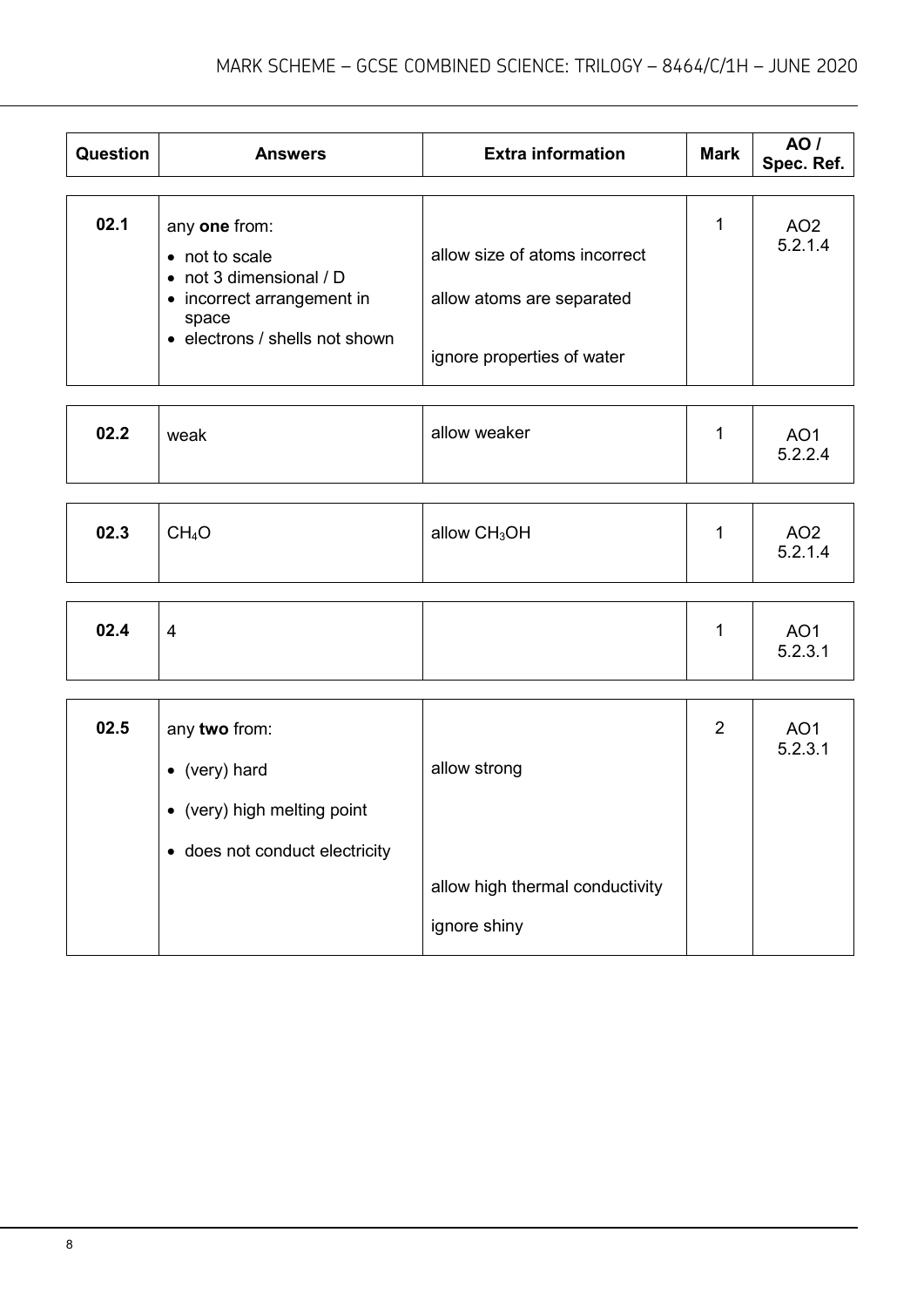| 02.6         | graphite<br>silicon dioxide | allow graphene<br>allow silica                                                                                                                  | 1<br>1 | AO <sub>1</sub><br>5.2.2.6 |
|--------------|-----------------------------|-------------------------------------------------------------------------------------------------------------------------------------------------|--------|----------------------------|
|              |                             | allow silicon<br>allow polymer(s)<br>or allow (named) polymer(s)<br>allow fullerene<br>or allow carbon nanotubes<br>ignore buckminsterfullerene |        |                            |
| <b>Total</b> |                             |                                                                                                                                                 | 8      |                            |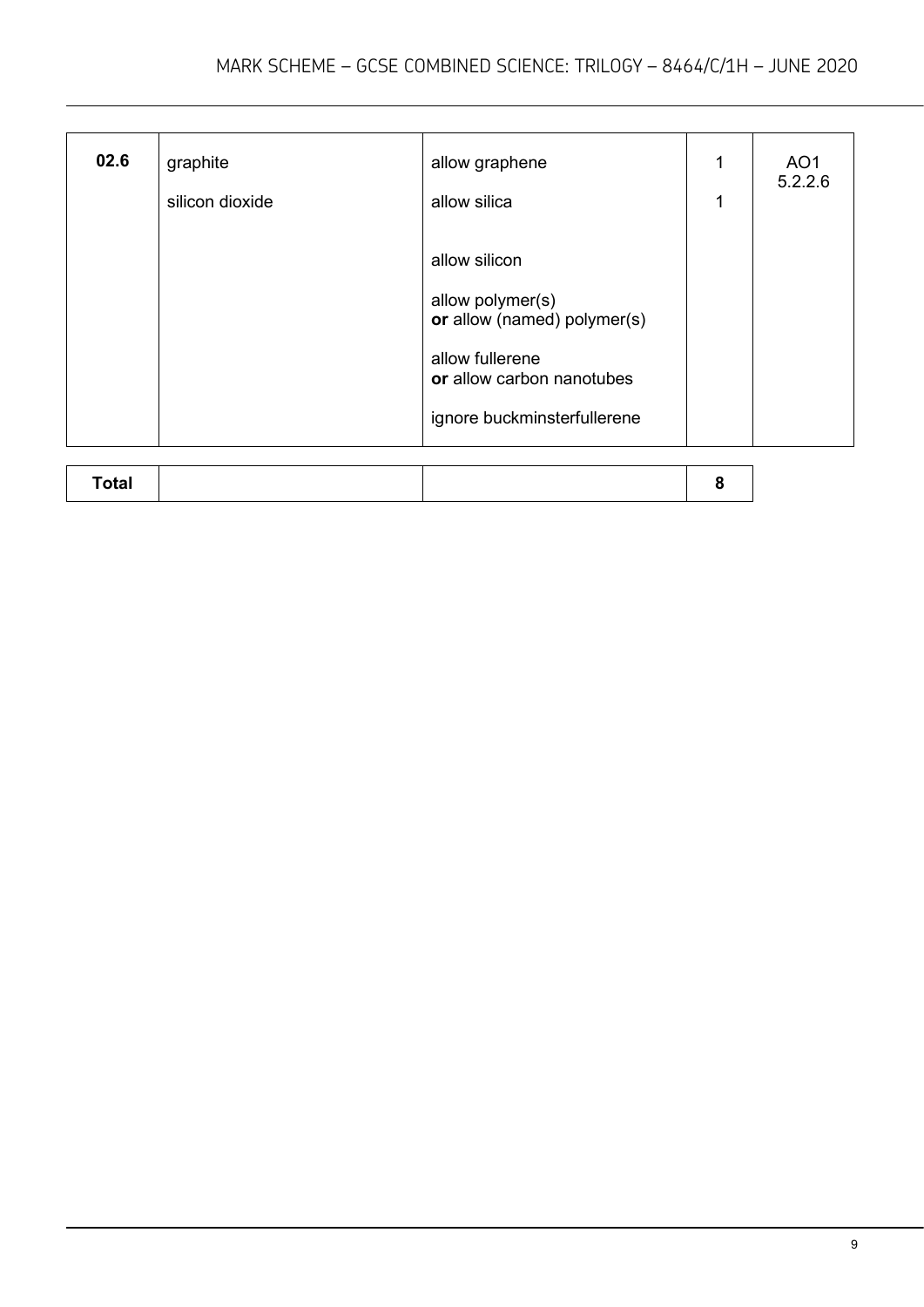| <b>Question</b> | <b>Answers</b>                                                                                                                                                                                                                                                                                                                                                                                                                                                                                                         | <b>Mark</b> | AO/<br>Spec. Ref   |
|-----------------|------------------------------------------------------------------------------------------------------------------------------------------------------------------------------------------------------------------------------------------------------------------------------------------------------------------------------------------------------------------------------------------------------------------------------------------------------------------------------------------------------------------------|-------------|--------------------|
| 03              | <b>Level 3:</b> The method would lead to the production of a valid<br>outcome. The key steps are identified and logically sequenced.                                                                                                                                                                                                                                                                                                                                                                                   | $5 - 6$     | AO <sub>3</sub>    |
|                 | Level 2: The method would not necessarily lead to a valid<br>outcome. Most steps are identified, but the method is not fully<br>logically sequenced.                                                                                                                                                                                                                                                                                                                                                                   | $3 - 4$     | 5.3.1.3<br>5.4.2.2 |
|                 | Level 1: The method would not lead to a valid outcome.<br>Some relevant steps are identified, but links are not made clear.                                                                                                                                                                                                                                                                                                                                                                                            | $1 - 2$     |                    |
|                 | No relevant content                                                                                                                                                                                                                                                                                                                                                                                                                                                                                                    | 0           |                    |
|                 | Indicative content:                                                                                                                                                                                                                                                                                                                                                                                                                                                                                                    |             |                    |
|                 | • weigh test tube<br>• add metal carbonate<br>• weigh test tube and metal carbonate                                                                                                                                                                                                                                                                                                                                                                                                                                    |             |                    |
|                 | $\bullet$ heat<br>• allow to cool<br>• weigh test tube and metal oxide<br>• repeat (heat, cool and weigh) until no change in mass<br>• determine mass of metal carbonate used<br>• determine mass of carbon dioxide produced<br>• repeat with different metal carbonate(s)<br>an alternative method can be based on any mass of metal<br>carbonates and at end divide by this mass to find<br>mass carbon dioxide per gram metal carbonate<br>level 3 change in mass is determined for at least one other<br>carbonate |             |                    |

| Total |  |
|-------|--|
|-------|--|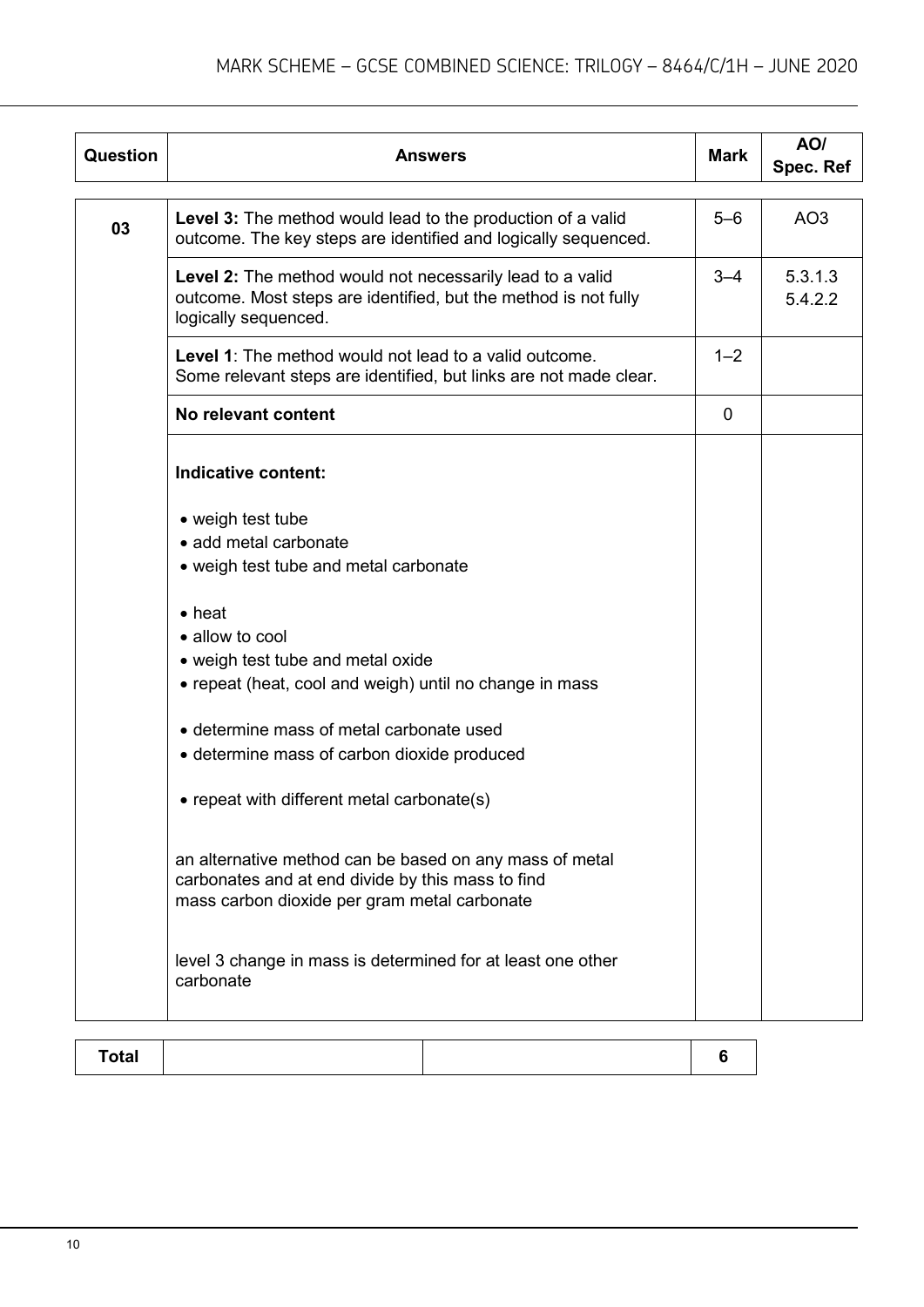| <b>Question</b> | <b>Answers</b>                                                                  | <b>Extra information</b>                      | <b>Mark</b>    | <b>AO</b> /<br>Spec. Ref.                                 |
|-----------------|---------------------------------------------------------------------------------|-----------------------------------------------|----------------|-----------------------------------------------------------|
| 04.1            | $ZnO(s)$ + HCl (aq) $\rightarrow$ ZnCl <sub>2</sub> (aq) + H <sub>2</sub> O (I) | allow 1 mark for 2/3<br>correct state symbols | $\overline{2}$ | AO <sub>2</sub><br>5.2.2.2<br>5.4.2.3<br>RPA <sub>8</sub> |
|                 |                                                                                 |                                               |                |                                                           |

| 04.2 | any one from:<br>• warm / heat the mixture<br>• increase the concentration of the<br>(hydrochloric) acid |                                                                                                          | AO <sub>1</sub><br>5.4.2.2<br>5.4.2.3<br>RPA <sub>8</sub> |
|------|----------------------------------------------------------------------------------------------------------|----------------------------------------------------------------------------------------------------------|-----------------------------------------------------------|
|      |                                                                                                          | ignore add a catalyst<br>ignore stir<br>ignore powder<br>ignore add more zinc oxide                      |                                                           |
|      |                                                                                                          | do not accept volume /<br>amount of (hydrochloric)<br>acid<br>do not accept increase the<br>surface area |                                                           |

| 04.3 | zinc oxide remains<br>or | ignore colour                                | AO <sub>1</sub><br>5.3.2.4             |
|------|--------------------------|----------------------------------------------|----------------------------------------|
|      | solid remains            | allow zinc oxide is added<br>until in excess | 5.4.2.2<br>5.4.2.3<br>RPA <sub>8</sub> |

| 04.4 | filtration / filter |  | AO <sub>1</sub>            |
|------|---------------------|--|----------------------------|
|      |                     |  | 5.4.2.2<br>5.4.2.3<br>RPA8 |

| 04.5 |                             | do not accept heat to<br>dryness       |                                       |
|------|-----------------------------|----------------------------------------|---------------------------------------|
|      | heat                        |                                        | AO <sub>1</sub><br>5.4.2.2<br>5.4.2.3 |
|      | leave to crystallise / cool | allow leave to evaporate<br>some water | RPA <sub>8</sub>                      |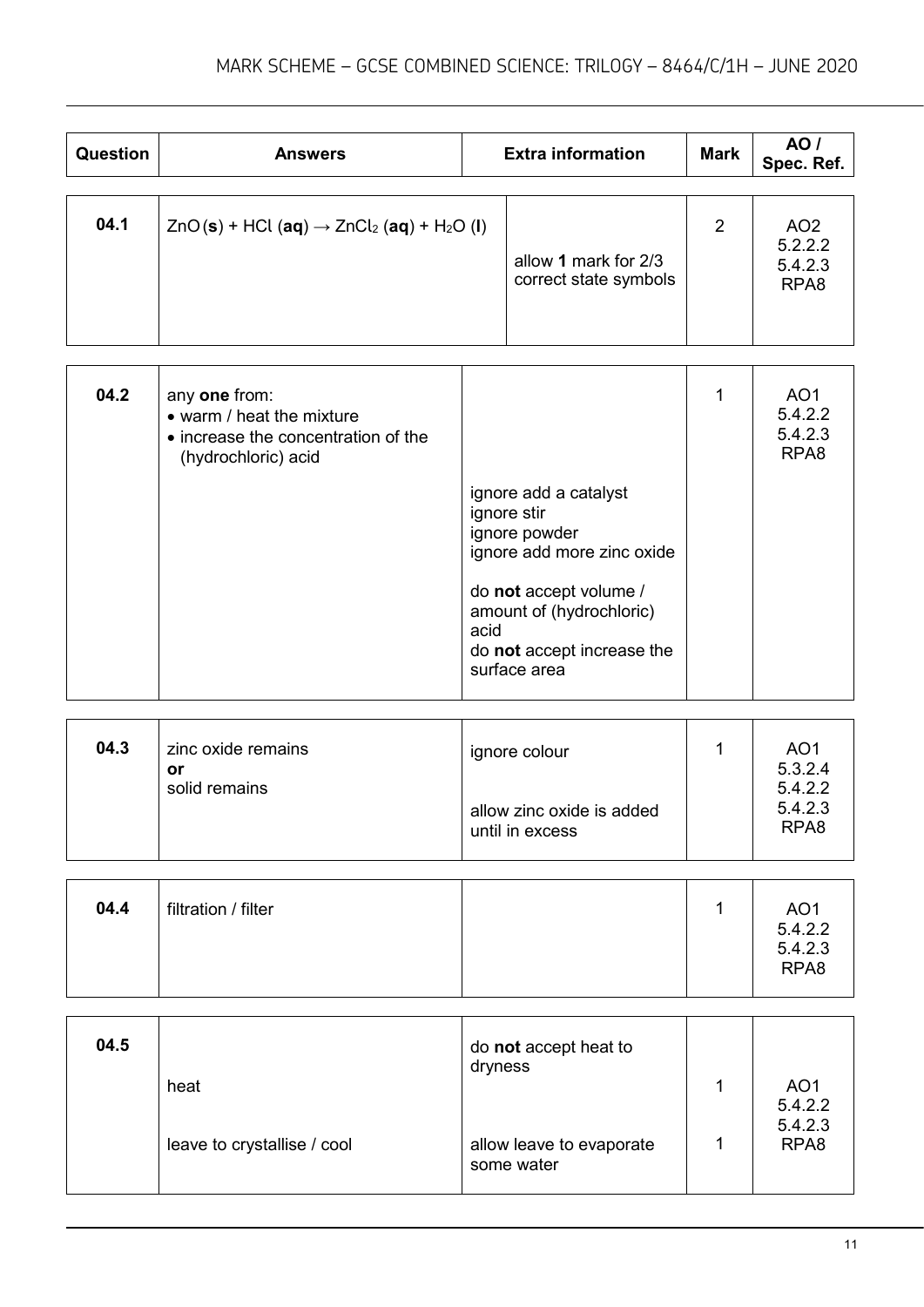| 04.6 | (at start) value in range 12-14<br>(at end) value in range 0-3 | must be in this order |  | AO <sub>1</sub><br>AO2.2<br>5.4.2.2<br>5.4.2.4 |
|------|----------------------------------------------------------------|-----------------------|--|------------------------------------------------|
|------|----------------------------------------------------------------|-----------------------|--|------------------------------------------------|

| 04.7 | 2 NaOH + $H_2SO_4 \rightarrow Na_2SO_4$ + 2 $H_2O$ |                                        | ີ | AO <sub>2</sub><br>5.1.1.1 |
|------|----------------------------------------------------|----------------------------------------|---|----------------------------|
|      |                                                    | allow 1 mark for<br>$Na2SO4$ and $H2O$ |   | 5.4.2.2                    |

| 04.8 | $0.10$ mol/dm <sup>3</sup> |  |  | AO3<br>5.4.2.2<br>5.4.2.4 |
|------|----------------------------|--|--|---------------------------|
|------|----------------------------|--|--|---------------------------|

| Total |  |  |
|-------|--|--|
|       |  |  |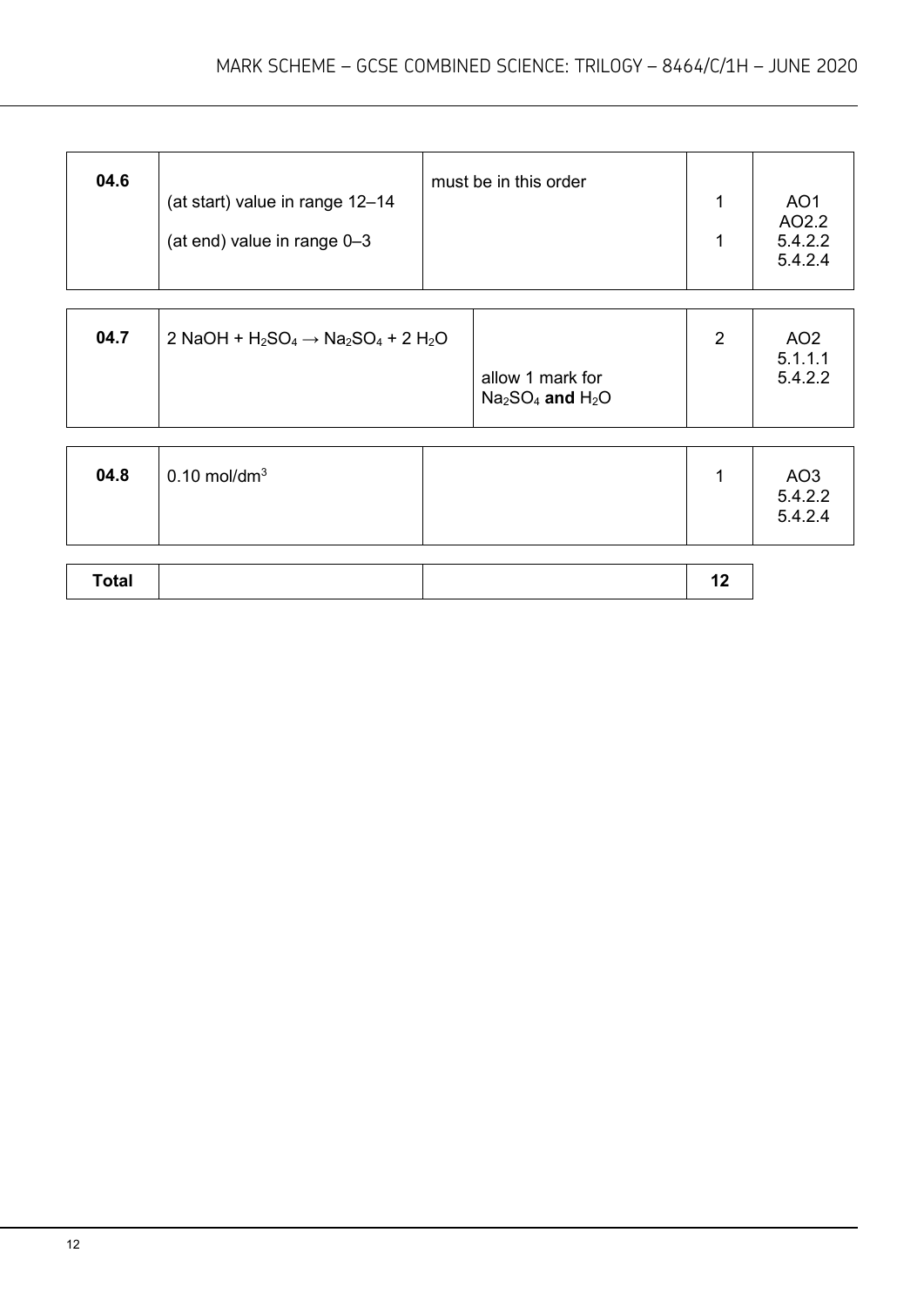| <b>Question</b> | <b>Answers</b>                  | <b>Extra information</b>        | <b>Mark</b> | AO /<br>Spec. Ref.                                     |
|-----------------|---------------------------------|---------------------------------|-------------|--------------------------------------------------------|
| 05.1            | temperature (change)            |                                 | 1           | AO <sub>2</sub><br>5.4.1.2<br>5.5.1.1<br><b>RPA 10</b> |
| 05.2            | to reach a constant temperature | allow to reach room temperature | 1           | AO <sub>3</sub><br>5.4.1.2<br>5.5.1.1<br><b>RPA 10</b> |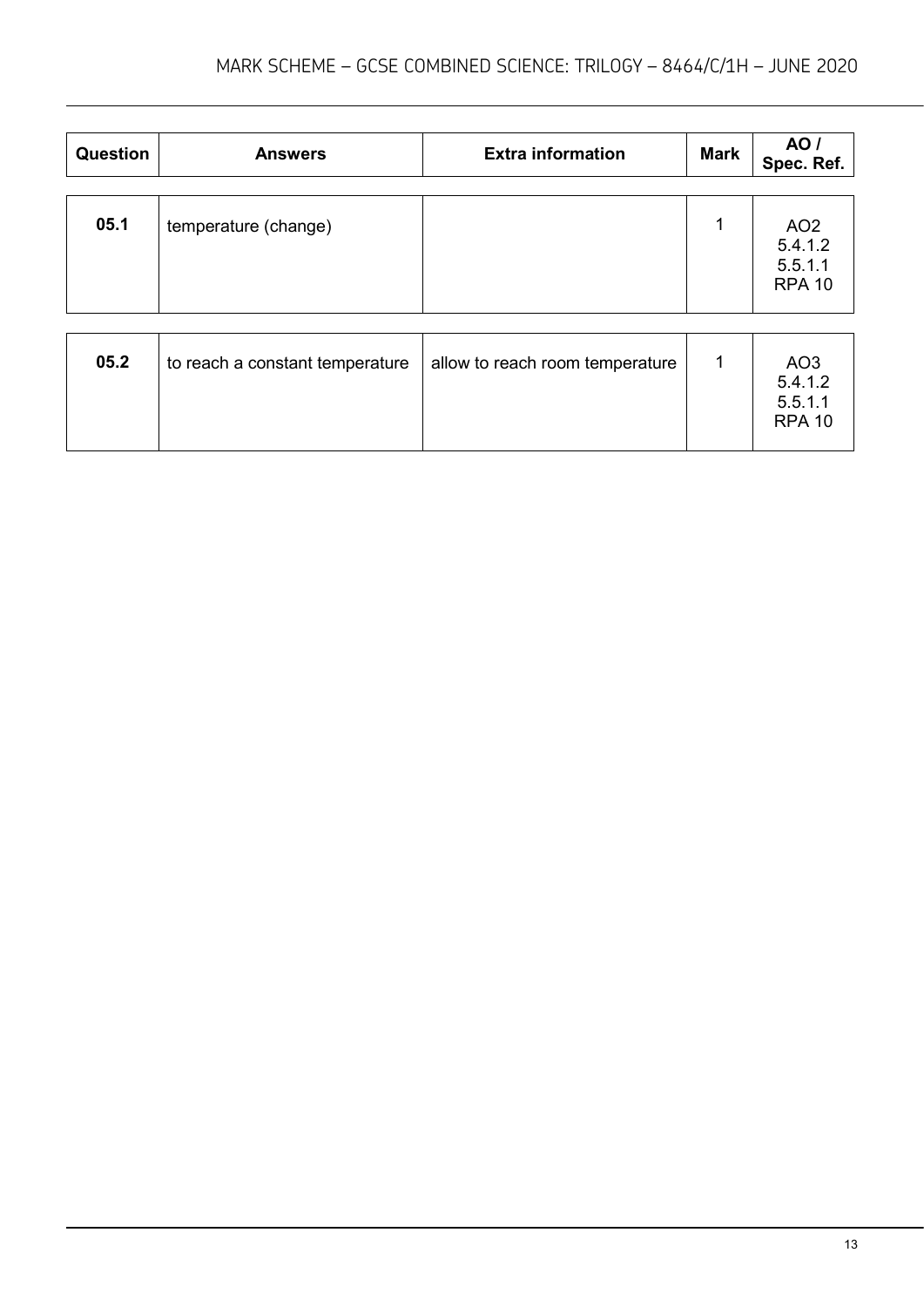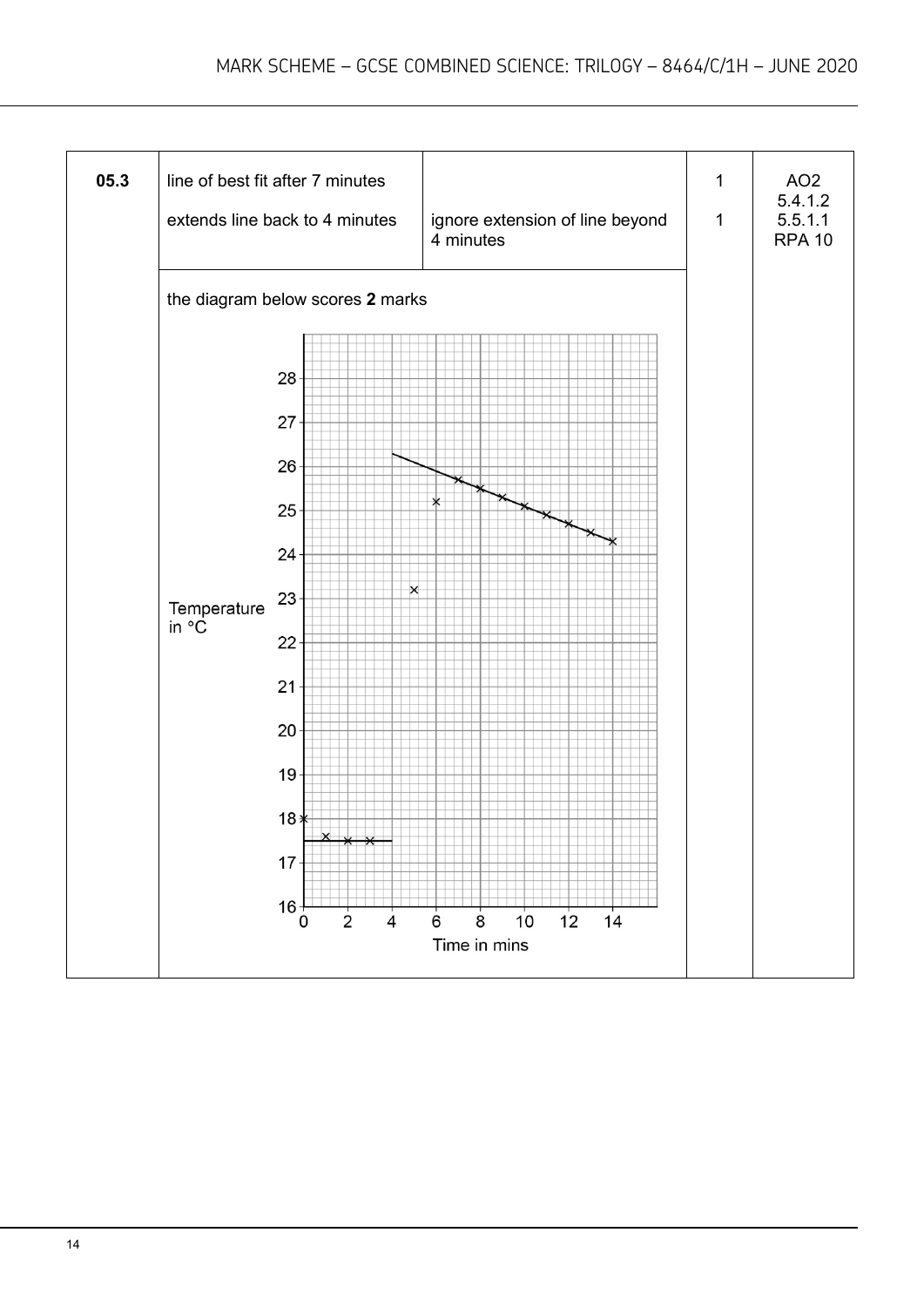| 05.4 |                                                                                                                                 | allow ecf from 05.3 |                                                        |
|------|---------------------------------------------------------------------------------------------------------------------------------|---------------------|--------------------------------------------------------|
|      | (maximum and minimum values<br>at 4 minutes)<br>26.3 (°C) and 17.5 (°C)<br>(temperature change at<br>4 minutes)<br>$= 8.8$ (°C) |                     | AO <sub>3</sub><br>5.4.1.2<br>5.5.1.1<br><b>RPA 10</b> |

| 05.5 | the reaction finished / stopped                                                                                    | allow maximum temperature has<br>been reached | AO <sub>3</sub><br>5.4.1.2<br>5.5.1.1 |
|------|--------------------------------------------------------------------------------------------------------------------|-----------------------------------------------|---------------------------------------|
|      | (so) energy is lost to<br>surroundings / atmosphere<br>or<br>(so the) solution cools (back to<br>room temperature) | allow heat for energy                         | <b>RPA 10</b>                         |

| 05.6 | aluminium / zinc / iron /<br>beryllium                                                      | allow Al / Zn / Fe / Be<br>do not accept copper, silver       |   | AO <sub>3</sub>                       |
|------|---------------------------------------------------------------------------------------------|---------------------------------------------------------------|---|---------------------------------------|
|      | metal <b>Q</b> is less reactive (than<br>magnesium)<br>or<br>metal Q is lower in reactivity | MP2 dependent on a correct<br>answer to MP1<br>allow converse | 1 | AO <sub>2</sub><br>5.4.1.2<br>5.5.1.1 |
|      | series                                                                                      |                                                               |   | <b>RPA 10</b>                         |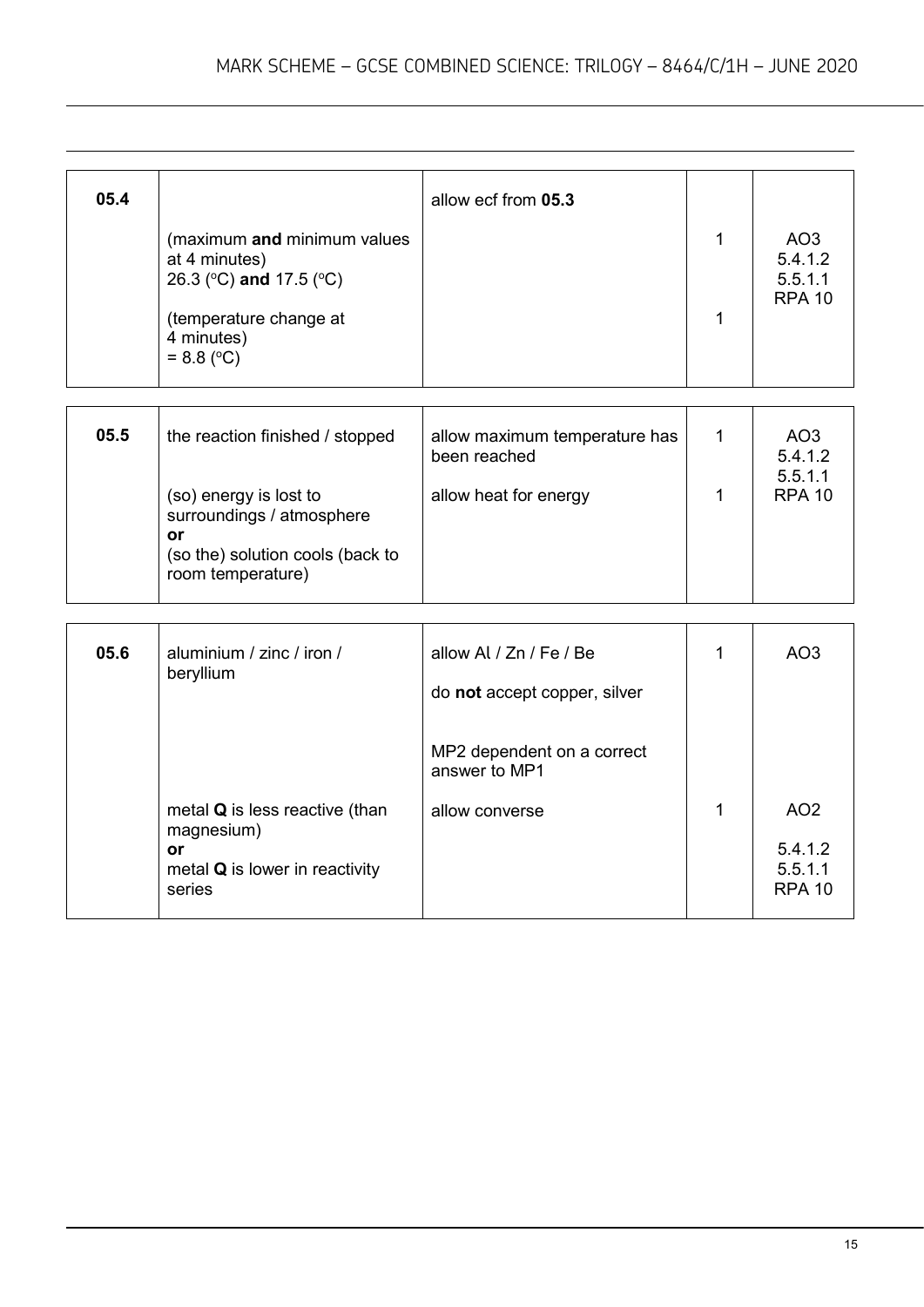| 05.7 | (unit conversion)<br>30.0 cm <sup>3</sup> = $0.030$ dm <sup>3</sup><br>or<br>$0.500$ dm <sup>3</sup> = 500 cm <sup>3</sup><br>(moles = $\frac{30}{500} \times 0.1 = 0.006$ | allow correct use of incorrect /                            | 1<br>1 | AO <sub>2</sub><br>5.3.2.1<br>5.4.1.2<br>5.5.1.1 |
|------|----------------------------------------------------------------------------------------------------------------------------------------------------------------------------|-------------------------------------------------------------|--------|--------------------------------------------------|
|      | or<br>(moles = $\frac{0.030}{0.50} \times 0.1 = 0.006$                                                                                                                     | no unit conversion                                          |        |                                                  |
|      | mass = $0.006 \times 159.5$                                                                                                                                                | allow correct use of incorrect<br>value for number of moles | 1      |                                                  |
|      | $= 0.957$ (g)                                                                                                                                                              | allow $0.96$ (g)                                            | 1      |                                                  |
|      |                                                                                                                                                                            |                                                             |        |                                                  |

| <b>Total</b> |  |  |  |
|--------------|--|--|--|
|--------------|--|--|--|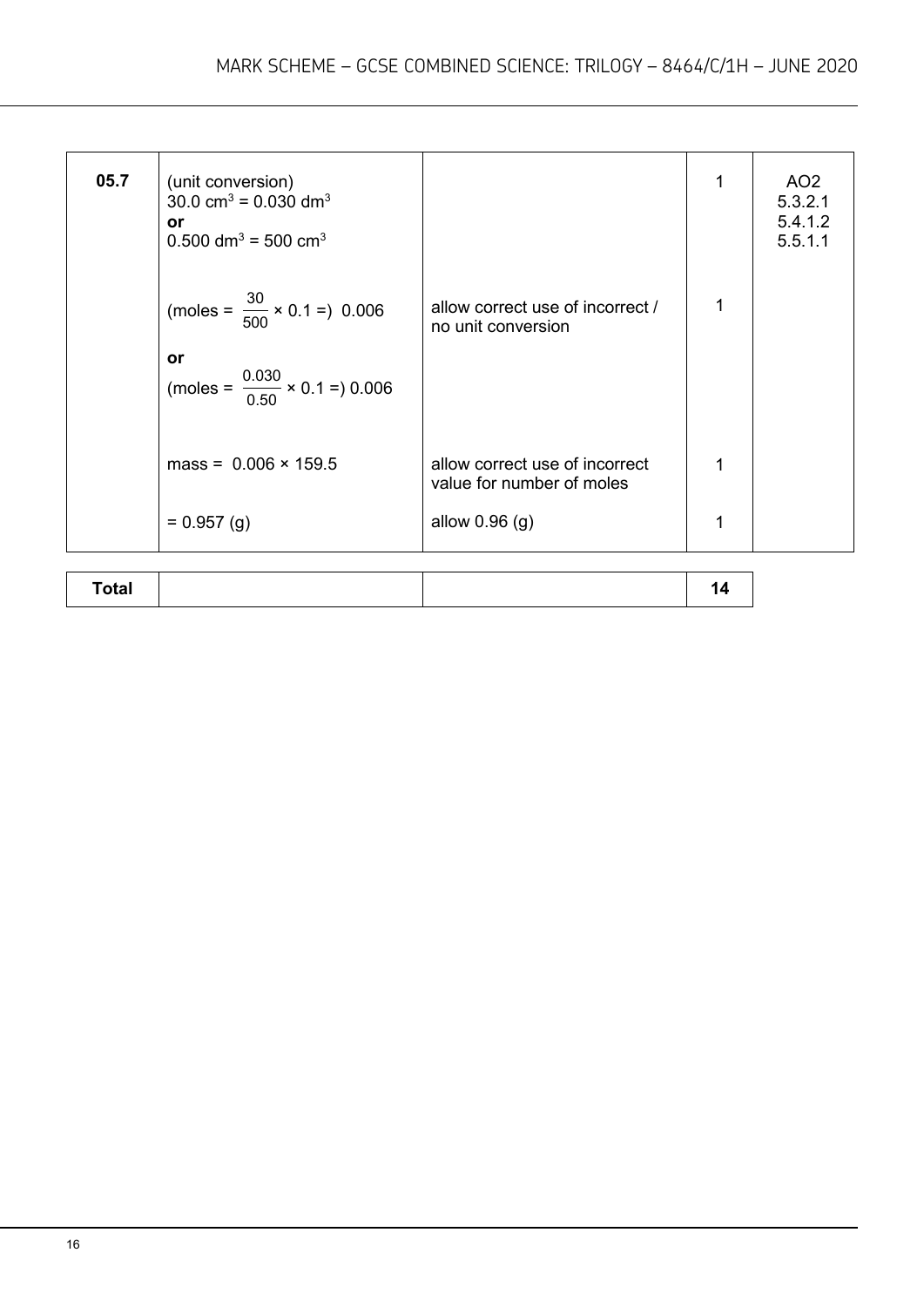| <b>Question</b> | <b>Answers</b>                                              | <b>Extra information</b> | <b>Mark</b> | AO /<br>Spec. Ref. |
|-----------------|-------------------------------------------------------------|--------------------------|-------------|--------------------|
|                 |                                                             |                          |             |                    |
| 06.1            | atoms have a positively charged nucleus.                    |                          |             | AO1<br>5.1.1.3     |
|                 | mass is concentrated in the nucleus in the centre of atoms. |                          |             |                    |

| 06.2 | $4 \times 10^{-7}$<br>2400   |                                                                                                                                            | 1 | AO <sub>2</sub><br>5.1.1.5 |
|------|------------------------------|--------------------------------------------------------------------------------------------------------------------------------------------|---|----------------------------|
|      | $= 1.66666 \times 10^{-10}$  |                                                                                                                                            | 1 |                            |
|      | $= 1.67 \times 10^{-10}$ (m) | allow 0.000 000 000 167 (m)                                                                                                                |   |                            |
|      |                              | allow an answer correctly<br>rounded to 3 significant figures<br>from an incorrect calculation<br>which uses the values in the<br>question |   |                            |

| 06.3 | (moles Au = $\frac{0.175}{197}$ =) 0.000888                       |                                                                                                 | 1           | AO <sub>2</sub><br>5.3.1.1<br>5.3.2.2 |
|------|-------------------------------------------------------------------|-------------------------------------------------------------------------------------------------|-------------|---------------------------------------|
|      | (moles Cl <sub>2</sub> = 0.000888 $\times \frac{3}{2}$ =) 0.00133 | allow a correct calculation<br>using an incorrectly<br>calculated value of moles<br>of gold     | $\mathbf 1$ |                                       |
|      | (mass $Cl_2 =$ ) 0.00133 $\times$ 71                              | allow a correct calculation<br>using an incorrectly<br>calculated value of moles<br>of chlorine | 1           |                                       |
|      | $= 0.0946$ (g)                                                    |                                                                                                 |             |                                       |
|      | $= 94.6$ (mg)                                                     | allow a correct conversion<br>using an incorrectly<br>calculated mass of<br>chlorine            | 1           |                                       |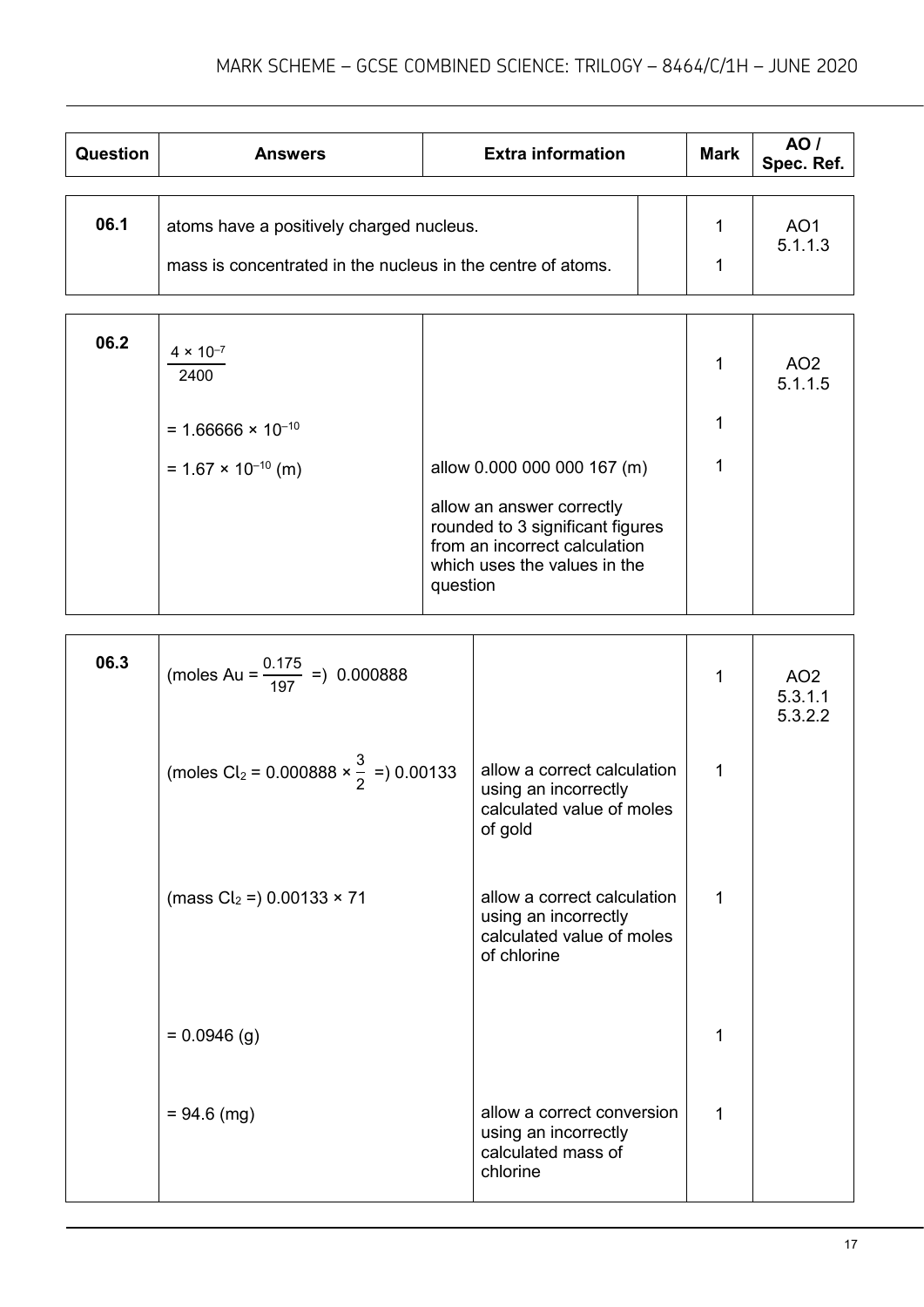| alternative approach:<br>(from equation 2 moles of Au reacts<br>with 3 moles of $Cl2$ )<br>(so) 394 g Au reacts with 213 g $Cl2$ (1) |                                                                                                              |  |
|--------------------------------------------------------------------------------------------------------------------------------------|--------------------------------------------------------------------------------------------------------------|--|
| 1 g Au reacts with $\left(\frac{213}{394}\right)$<br>$0.54$ g Cl <sub>2</sub> (1)                                                    | allow a correct calculation<br>using an incorrectly<br>calculated value of mass<br>of gold and / or chlorine |  |
| 0.175 g Au reacts with<br>$0.54 \times 0.175$ g Cl <sub>2</sub> (1)                                                                  | allow a correct calculation<br>using an incorrectly<br>calculated value of mass<br>of gold and / or chlorine |  |
| $= 0.0946$ (g) (1)                                                                                                                   |                                                                                                              |  |
| $= 94.6$ (mg) (1)                                                                                                                    | allow a correct<br>conversion using an<br>incorrectly calculated<br>mass of chlorine                         |  |

| <b>Total</b> |  |  |
|--------------|--|--|
|              |  |  |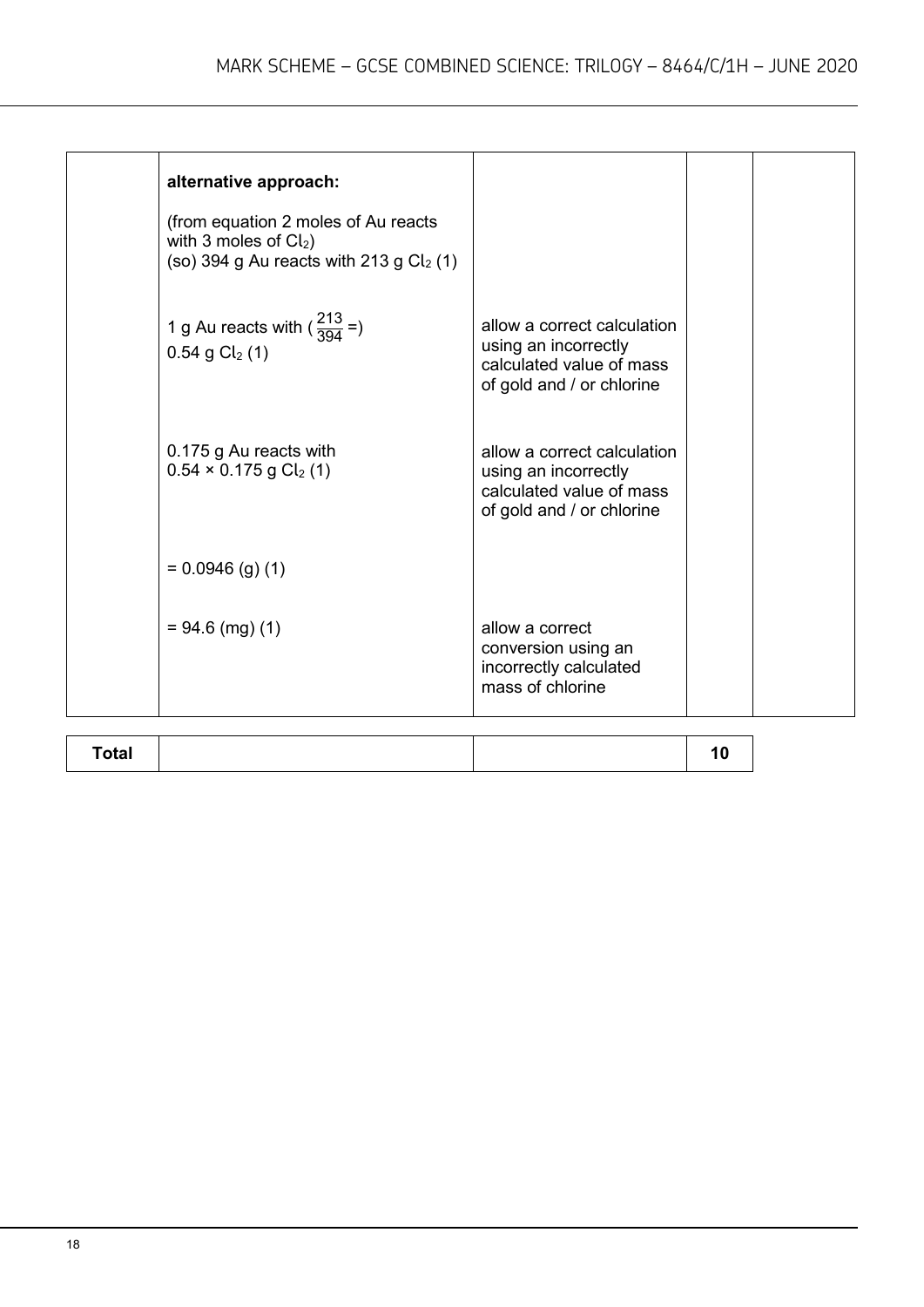| Question | <b>Answers</b>                                                                                                                                            | <b>Extra information</b>                                                    | <b>Mark</b> | <b>AO</b> /<br>Spec. Ref.             |
|----------|-----------------------------------------------------------------------------------------------------------------------------------------------------------|-----------------------------------------------------------------------------|-------------|---------------------------------------|
| 07.1     |                                                                                                                                                           | max 3 marks if reference to<br>incorrect particles / bonding /<br>structure |             |                                       |
|          | caesium atom loses one<br>electron                                                                                                                        |                                                                             | $\mathbf 1$ | AO <sub>1</sub><br>5.1.2.5<br>5.2.1.2 |
|          | (and) oxygen atom gains two<br>electrons                                                                                                                  |                                                                             | 1           |                                       |
|          | (so) two caesium atoms react<br>with one oxygen atom                                                                                                      | allow (to produce) Cs <sub>2</sub> O                                        | 1           |                                       |
|          | any one from:<br>• (to form) $Cs^+$ and $O^{2-}$<br>• (to form) caesium ion(s) and<br>oxide ion(s)<br>• (to form) ions with full outer<br>shells / levels |                                                                             | 1           |                                       |